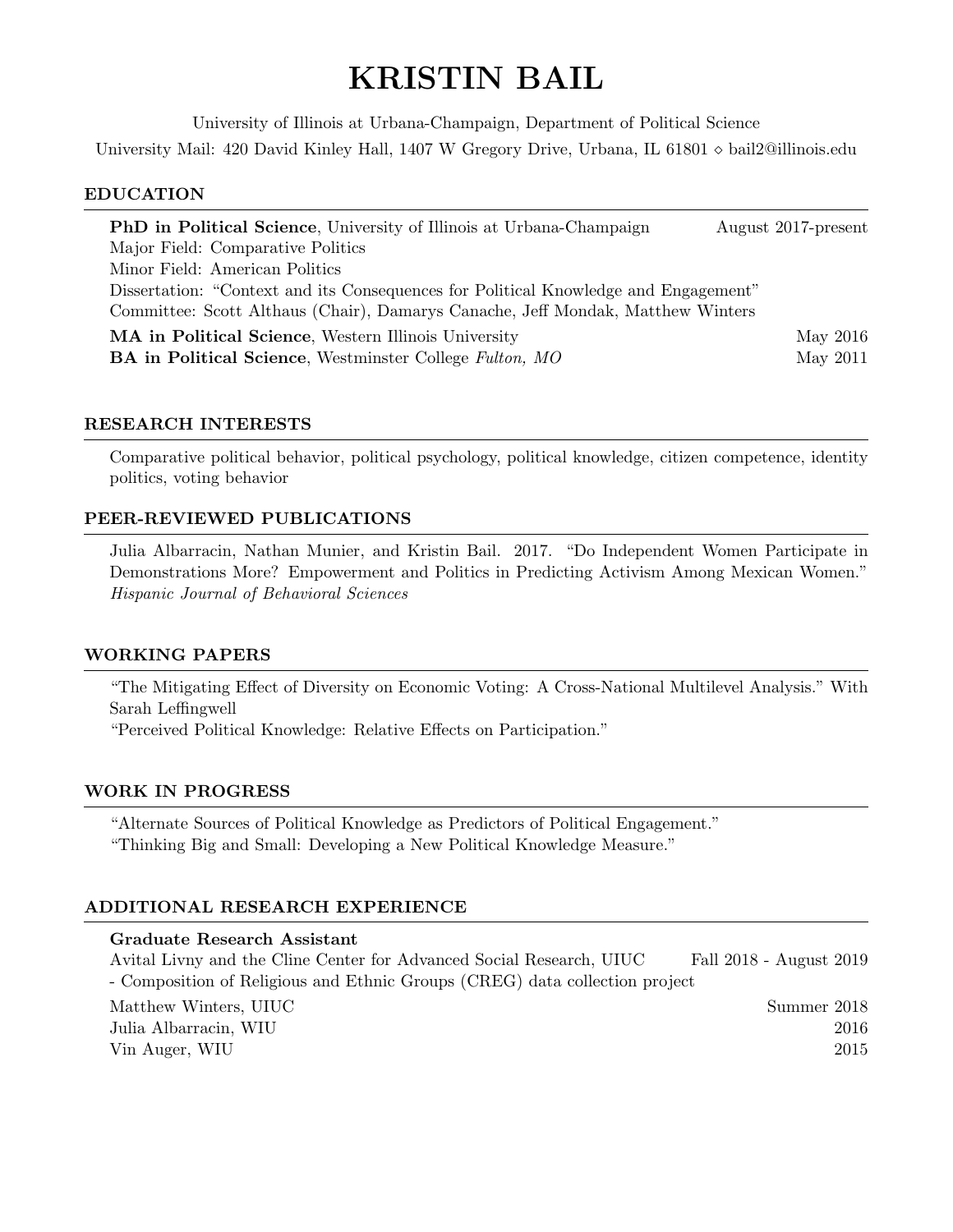# SELECTED AWARDS AND FELLOWSHIPS

| Seymour Sudman Dissertation Award Honorable Mention (UIC Survey Research Laboratory) | 2021 |
|--------------------------------------------------------------------------------------|------|
| Schroeder Fellowship (Cline Center for Advanced Social Research)                     | 2020 |
| Charles E. Merriam Travel Scholarship (UIUC Department of Political Science)         | 2019 |

# TEACHING EXPERIENCE

| Independent Instructor                                                                  |                         |
|-----------------------------------------------------------------------------------------|-------------------------|
| Intro to Political Science, UIUC                                                        | Fall 2021, 2020         |
| The US Supreme Court (Online), UIUC                                                     | Summer 2021             |
| <b>Graduate Teaching Assistant</b>                                                      |                         |
| Politics and the Media, Prof. Scott Althaus, UIUC                                       | Spring 2022             |
| Comparative Politics in Developing Nations, Prof. Avital Livny, UIUC                    | Spring 2021             |
| Governing Globalization, Prof. Konstantinos Kourtikakis, UIUC                           | Spring 2020             |
| Intro to Comparative Politics, Prof. Carol Leff, UIUC                                   | Fall 2017               |
| <b>Additional Teaching Experience</b>                                                   |                         |
| UIUC Political Science Math Camp, Intro to R and Data Visualization                     | Summer 2019, 2020, 2021 |
| Undergraduate Research Apprenticeship Program                                           | Spring 2021             |
| Academic Coach, Department of Intercollegiate Athletics, UIUC                           | Fall 2019 - Spring 2021 |
| <b>Teaching Awards</b>                                                                  |                         |
| A. Belden Fields Award for Excellence by a Graduate Teaching Assistant, UIUC            | 2021                    |
| Teachers Ranked as Excellent by their Students, UIUC                                    |                         |
| - *Fall '17, *Spring 2020, *Fall 2020, Spring 2021, Fall 2021                           |                         |
| - Asterisk indicates "outstanding" distinction, top 10 percent of instructors on campus |                         |
| Training                                                                                |                         |
| Graduate Teacher Certificate, UIUC Center for Innovation in Teaching and Learning       | 2022                    |
| Graduate College Mentoring Certificate, UIUC Graduate College                           | 2021                    |
| Microteaching Facilitator, Graduate Academy for College Teaching TA Training            | 2021                    |
| Writing Across the Curriculum                                                           | 2020                    |
|                                                                                         |                         |

# RESEARCH PRESENTATIONS & CONFERENCE PARTICIPATION

| Chicago Area Behavior (CAB) Workshop            | 2021      |
|-------------------------------------------------|-----------|
| Midwest Political Science Association (MPSA)    | 2019-2020 |
| International Studies Association (ISA) Midwest | 2015      |

## PROFESSIONAL SERVICE

| UIUC Political Science Graduate Student Association (PSGSA)                            |                        |
|----------------------------------------------------------------------------------------|------------------------|
| Grad Student Liaison for Department Culture                                            | AY 20-21               |
| - Aided in the development of the annual departmental climate survey instrument        |                        |
| - Participated in the organization of the annual graduate student inclusivity training |                        |
| Graduate Student Mentor                                                                | AY 18-19, 19-20, 20-21 |
| Social Chair                                                                           | AY 20-21               |
| Vice President                                                                         | AY 19-20               |
| Grievance Committee                                                                    | AY 18-19               |